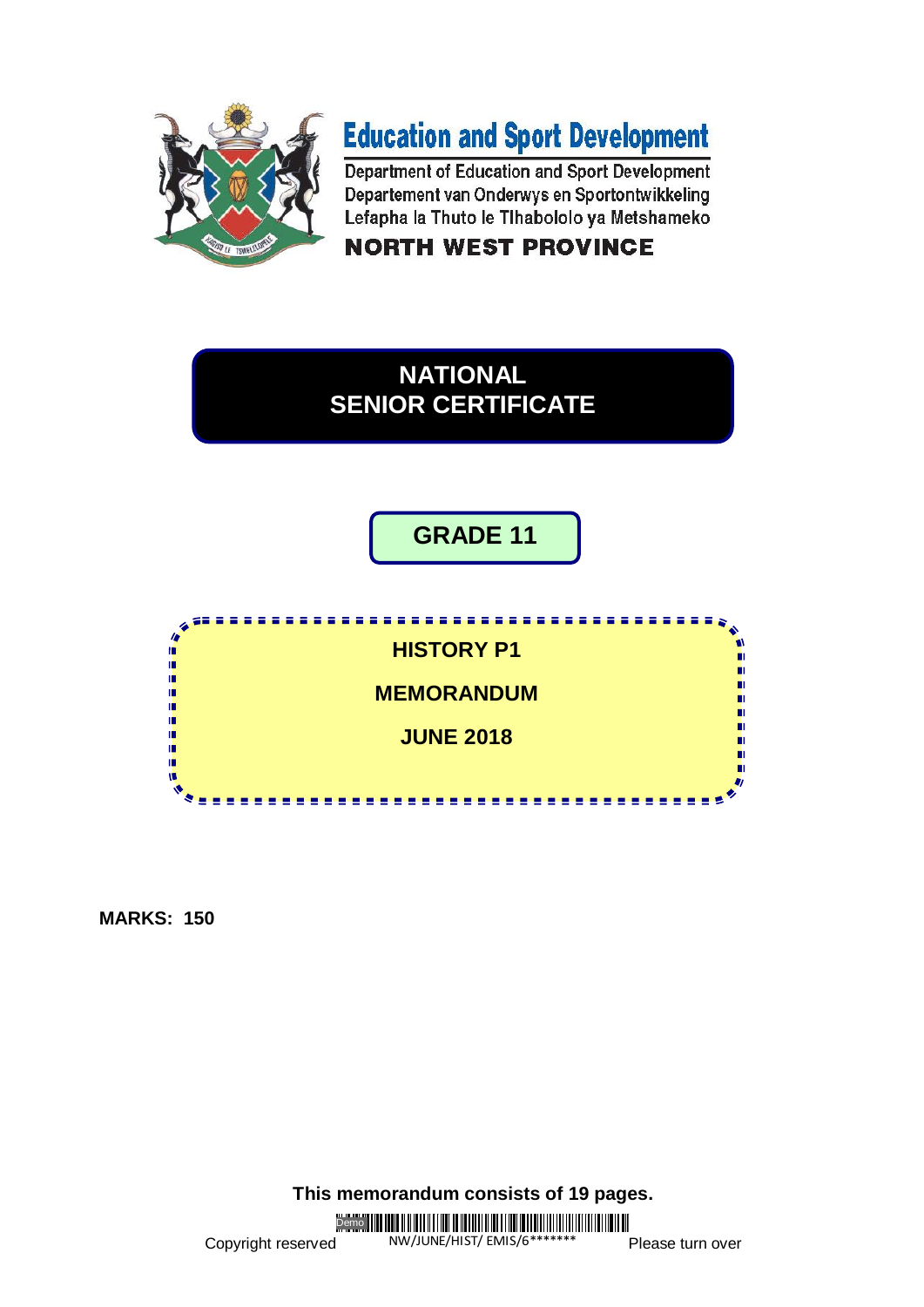#### **1. SOURCE-BASED QUESTIONS**

#### **1.1 The following cognitive levels were used to develop source-based questions:**

| <b>Cognitive</b><br><b>Levels</b> | <b>Historical skills</b>                                                                                                                                                                                                                                                                          | <b>Weighting of</b><br>questions |
|-----------------------------------|---------------------------------------------------------------------------------------------------------------------------------------------------------------------------------------------------------------------------------------------------------------------------------------------------|----------------------------------|
| <b>LEVEL 1</b>                    | <b>Extract evidence from sources</b><br>$\bullet$<br>Selection and organisation of relevant<br>$\bullet$<br>information from sources<br>Define historical concepts/terms                                                                                                                          | 40%<br>(20)                      |
| <b>LEVEL 2</b>                    | Interpretation of evidence from sources<br>$\bullet$<br>Explain information gathered from sources<br>$\bullet$<br>Analyse evidence from sources<br>$\bullet$                                                                                                                                      | 30%<br>(20)                      |
| <b>LEVEL 3</b>                    | Interpret and evaluate evidence from sources<br>$\bullet$<br>Engage with sources to determine its<br>$\bullet$<br>usefulness, reliability, bias and limitations<br>Compare and contrast interpretations and<br>$\bullet$<br>perspectives presented in sources and draw<br>independent conclusions | <b>30%</b><br>(15)               |

#### **1.2 The information below indicates how source-based questions are assessed:**

- In the marking of source-based questions, credit needs to be given to any other valid and relevant viewpoints, arguments, evidence or examples.
- In the allocation of marks, emphasis should be placed on how the requirements of the question have been addressed.
- In the marking guideline, the requirements of the question (skills that need to be addressed) as well as the level of the question are indicated in italics.

#### **1.3 Assessment procedures for source-based questions**

- Use a tick  $(\checkmark)$  for each correct answer
- Pay attention to the mark scheme e.g.  $(2 \times 2)$  which translates to two reasons and is given two marks each  $(\sqrt{2} \sqrt{2})$ : (1 x 2) which translates to one reason and is given two marks  $(\checkmark)$
- If a question carries 4 marks then indicate by placing 4 ticks ( $\checkmark$   $\checkmark$   $\checkmark$ )

#### **Paragraph question**

Paragraphs are to be assessed globally (holistically). Both the content and structure of the paragraph must be taken into account when awarding a mark. The following steps must be used when assessing a response to a paragraph question:

- Read the paragraph and place a bullet  $( \cdot )$  at each point within the text where the candidate has used relevant evidence to address the question.
- Re-read the paragraph to evaluate the extent to which the candidate has been able to use relevant evidence to write a paragraph.
- At the end of the paragraph indicate the ticks **(√)** that the candidate has been awarded for the paragraph; as well as the level (1,2, or 3) as indicated in the holistic rubric and a brief comment e.g.

**\_\_\_\_\_\_\_\_\_\_\_ ˖ \_\_\_\_\_\_\_\_\_\_\_\_\_\_\_\_\_\_\_\_\_\_\_\_\_\_ ˖ \_\_\_\_\_\_\_\_\_\_\_\_\_\_\_\_\_\_\_\_\_\_\_\_\_ \_\_\_\_\_\_\_\_\_\_\_\_\_\_\_\_\_ ˖ \_\_\_\_\_\_\_\_\_\_\_\_\_\_\_\_\_\_\_\_\_\_\_\_\_\_\_\_ ˖ \_\_\_\_\_\_\_\_\_\_\_\_\_\_\_\_\_**

**√√√√** Level 2

Copyright reserved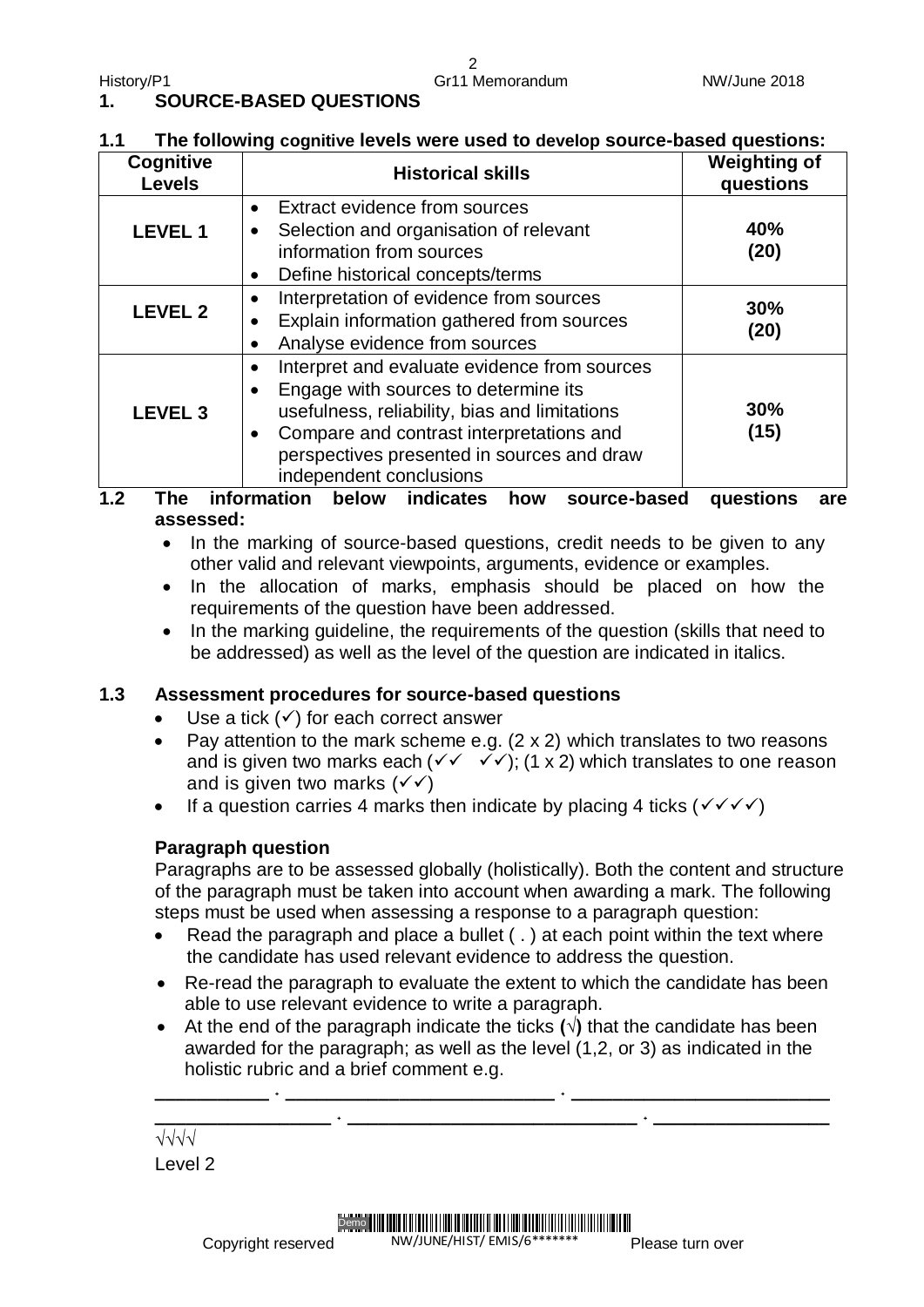Used mostly relevant evidence to write a basic paragraph

- Count all the ticks for the source-based question and then write the mark on the right hand bottom margin e.g.  $\sqrt{32}$ 
	- $\sim$  50
- Ensure that the total mark is transferred accurately to the front/back cover of the answer script.

#### **2. ESSAY QUESTIONS**

#### **2.1 The essay questions require candidates to:**

 Be able to structure their argument in a logical and coherent manner. They need to select, organise and connect the relevant information so that they are able to present a reasonable sequence of facts or an effective argument to answer the question posed. It is essential that an essay has an introduction, a coherent and balanced body of evidence and a conclusion.

#### **2.2 Marking of essay questions**

- Markers must be aware that the content of the answer will be guided by the textbooks in use at the particular centre.
- Candidates may have any other relevant introduction and/or conclusion than those included in a specific essay marking guideline for a specific essay.
- When assessing open-ended source-based questions, learners should be credited for any other relevant answers.

#### **2.3 Global assessment of the essay**

The essay will be assessed holistically (globally). This approach requires the teacher to score the overall product as a whole, without scoring the component parts separately. This approach encourages the learner to offer an individual opinion by using selected factual evidence to support an argument. The learner will not be required to simply regurgitate 'facts' in order to achieve a high mark. This approach discourages learners from preparing 'model' answers and reproducing them without taking into account the specific requirements of the question. Holistic marking of the essay credits learners' opinions supported by evidence. Holistic assessment, unlike content-based marking, does not penalise language inadequacies as the emphasis is on the following:

- The construction of argument
- The appropriate selection of factual evidence to support such argument
- The learner's interpretation of the question.

#### **2.4 Assessment procedures of the essay**

- 2.4.1 Keep the synopsis in mind when assessing the essay.
- 2.4.2 During the reading of the essay ticks need to be awarded for a relevant introduction (indicated by a bullet in the marking guideline/memorandum), each of the main points/aspects that is properly contextualized (also indicated by bullets in the marking guideline/memorandum) and a relevant conclusion (indicated by a bullet in the marking guideline/memorandum) e.g. in an answer where there are 5 main points there will be 7 ticks.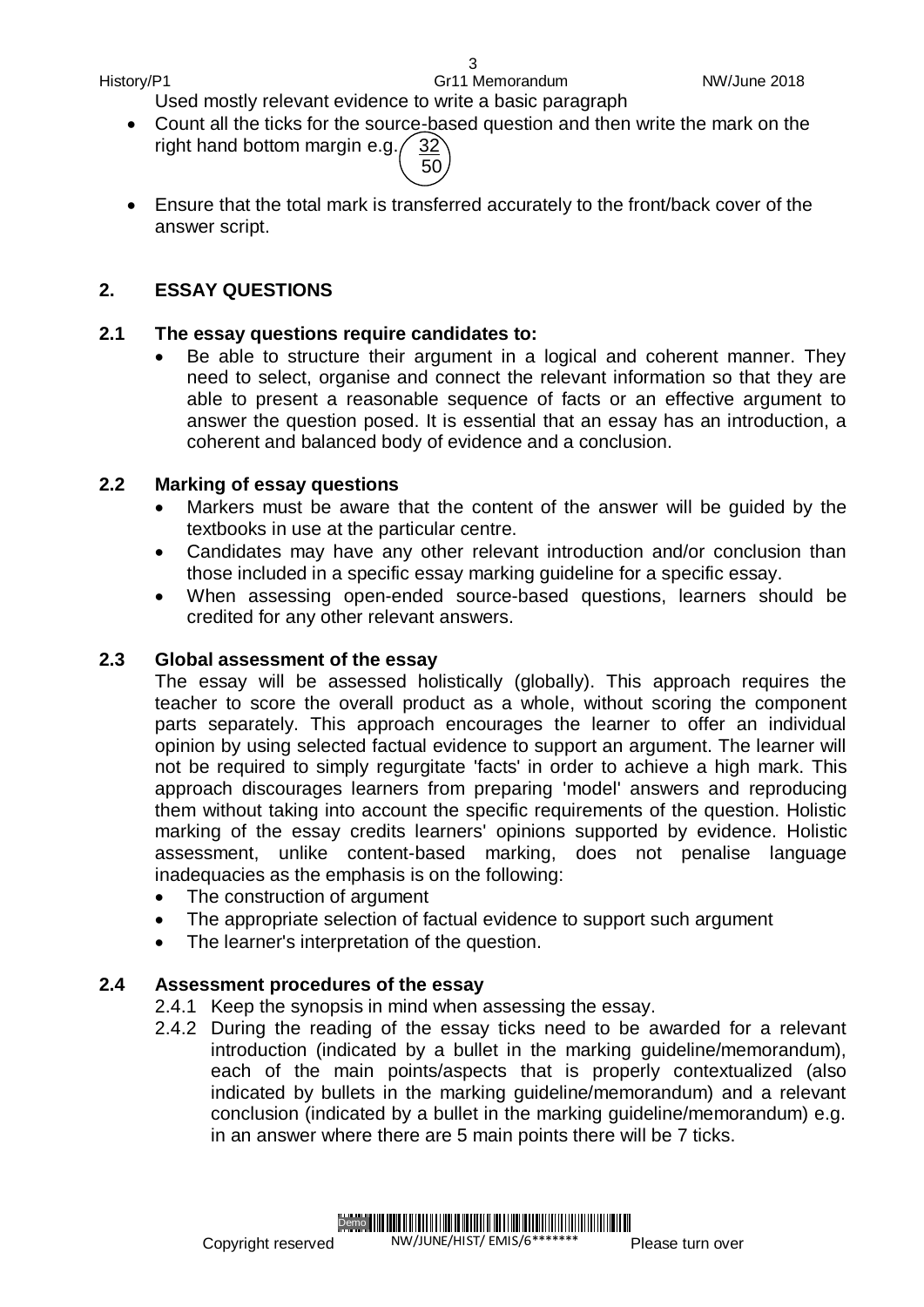| NW/June 2018 |
|--------------|
|--------------|

History/P1 Gr11 Memorandum

#### 4

- 2.4.3 The following additional symbols can also be used:
	- Introduction, main aspects and conclusion not properly contextualised

| • Wrong statement      |                |  |
|------------------------|----------------|--|
| • Irrelevant statement |                |  |
| • Repetition           | R              |  |
| • Analysis             | A $\sqrt{ }$   |  |
| • Interpretation       | 1 <sup>2</sup> |  |

#### **2.5 The matrix**

#### 2.5.1 Use of the matrix in the marking of essays

In the marking of essays, the criteria as provided in the matrix should be used. When assessing the essay note both the content and presentation. At the point of intersection of the content and presentation based on the seven competency levels, a mark should be awarded.

(a) The first reading of essays will be to determine to what extent the main aspects have been covered and to allocate the **content level** (on the matrix).

(b) The second reading of essays will relate to the level (on the matrix) of **presentation**.

| I<br>−∟ ت |  |
|-----------|--|

(c) Allocate an overall mark with the use of the matrix.

| I FVFI 4 |            |
|----------|------------|
| LEVEL 3  | $126 - 27$ |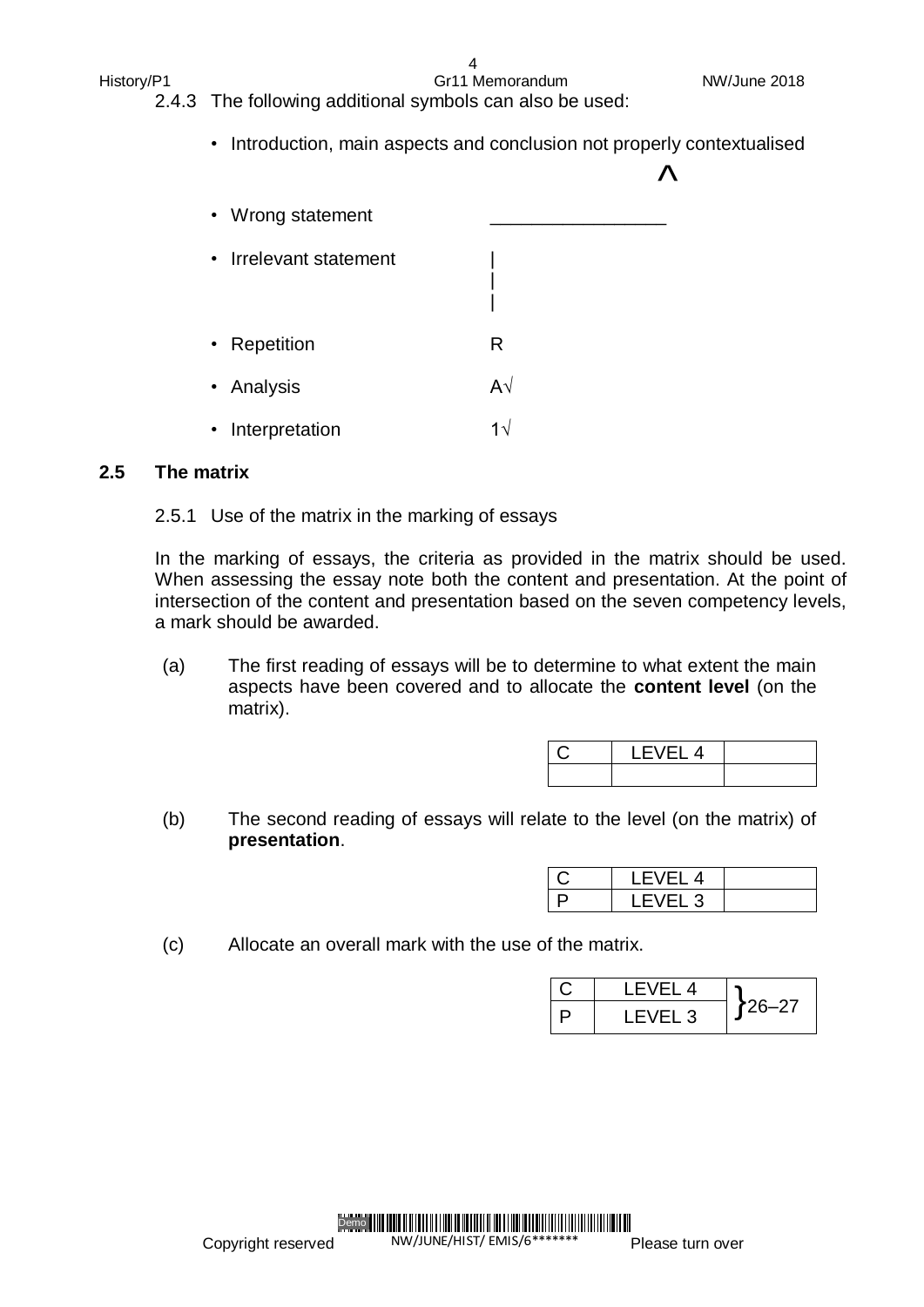5 History/P1 Gr11 Memorandum Gr11 Memorandum NW/June 2018

**MARKING MATRIX FOR ESSAY: TOTAL: 50**

|                                                                                                                                                                                        | <b>LEVEL 7</b>                                                                                                                                                                                                                                                                                                                                                          | LEVEL 6                                                                                                                                                                                                                                                      | LEVEL 5                                                                                                                                                                 | <b>LEVEL 4</b>                                                                                                                                                       | LEVEL <sub>3</sub>                                                                                                                                                              | LEVEL 2                                                                                                                                                            | LEVEL 1*                                              |
|----------------------------------------------------------------------------------------------------------------------------------------------------------------------------------------|-------------------------------------------------------------------------------------------------------------------------------------------------------------------------------------------------------------------------------------------------------------------------------------------------------------------------------------------------------------------------|--------------------------------------------------------------------------------------------------------------------------------------------------------------------------------------------------------------------------------------------------------------|-------------------------------------------------------------------------------------------------------------------------------------------------------------------------|----------------------------------------------------------------------------------------------------------------------------------------------------------------------|---------------------------------------------------------------------------------------------------------------------------------------------------------------------------------|--------------------------------------------------------------------------------------------------------------------------------------------------------------------|-------------------------------------------------------|
| <b>PRESENTATION</b><br><b>CONTENT</b>                                                                                                                                                  | Very well<br>planned and<br>structured essay.<br>Good synthesis<br>of information.<br>Developed an<br>original, well<br>balanced and<br>independent line<br>of argument with<br>the use of<br>evidence and<br>sustained and<br>defended the<br>argument<br>throughout.<br>Independent<br>conclusion is<br>drawn from<br>evidence to<br>support the line<br>of argument. | Very well<br>planned and<br>structured essay.<br>Developed a<br>relevant line of<br>argument.<br>Evidence used to<br>defend the<br>argument.<br>Attempts to draw<br>an independent<br>conclusion from<br>the evidence to<br>support the line<br>of argument. | Well planned and<br>structured essay.<br>Attempts to<br>develop a clear<br>argument.<br>Conclusion<br>drawn from the<br>evidence to<br>support the line<br>of argument. | Planned and<br>constructed an<br>argument.<br>Evidence used to<br>some extent to<br>support the line<br>of argument.<br>Conclusions<br>reached based<br>on evidence. | Shows some<br>evidence of a<br>planned and<br>constructed<br>argument.<br>Attempts to<br>sustain a line of<br>argument.<br>Conclusions not<br>clearly supported<br>by evidence. | Attempts to<br>structure an<br>answer.<br>Largely<br>descriptive or<br>some attempt at<br>developing a line<br>of argument. No<br>attempt to draw a<br>conclusion. | Little or no<br>attempt to<br>structure the<br>essay. |
| <b>LEVEL 7</b><br>Question has been<br>fully answered.<br>Content selection<br>fully relevant to line<br>of argument.                                                                  | $47 - 50$                                                                                                                                                                                                                                                                                                                                                               | $43 - 46$                                                                                                                                                                                                                                                    |                                                                                                                                                                         |                                                                                                                                                                      |                                                                                                                                                                                 |                                                                                                                                                                    |                                                       |
| LEVEL 6<br>Question has been<br>answered.<br>Content selection<br>relevant to a line of<br>argument.                                                                                   | $43 - 46$                                                                                                                                                                                                                                                                                                                                                               | $40 - 42$                                                                                                                                                                                                                                                    | $38 - 39$                                                                                                                                                               |                                                                                                                                                                      |                                                                                                                                                                                 |                                                                                                                                                                    |                                                       |
| LEVEL 5<br>Question answered<br>to a great extent.<br>Content adequately<br>covered and<br>relevant.                                                                                   | $38 - 39$                                                                                                                                                                                                                                                                                                                                                               | $36 - 37$                                                                                                                                                                                                                                                    | $34 - 35$                                                                                                                                                               | $30 - 33$                                                                                                                                                            | $28 - 29$                                                                                                                                                                       |                                                                                                                                                                    |                                                       |
| LEVEL 4<br>Question<br>recognisable in<br>answer.<br>Some omissions or<br>irrelevant content<br>selection.                                                                             |                                                                                                                                                                                                                                                                                                                                                                         |                                                                                                                                                                                                                                                              | $30 - 33$                                                                                                                                                               | $28 - 29$                                                                                                                                                            | $26 - 27$                                                                                                                                                                       |                                                                                                                                                                    |                                                       |
| LEVEL <sub>3</sub><br>Content selection<br>does relate to the<br>question, but does<br>not answer it, or<br>does not always<br>relate to the<br>question.<br>Omissions in<br>coverage. |                                                                                                                                                                                                                                                                                                                                                                         |                                                                                                                                                                                                                                                              |                                                                                                                                                                         | $26 - 27$                                                                                                                                                            | $24 - 25$                                                                                                                                                                       | $20 - 23$                                                                                                                                                          |                                                       |
| LEVEL 2<br>Question<br>inadequately<br>addressed. Sparse<br>content.                                                                                                                   |                                                                                                                                                                                                                                                                                                                                                                         |                                                                                                                                                                                                                                                              |                                                                                                                                                                         |                                                                                                                                                                      | $20 - 23$                                                                                                                                                                       | $18 - 19$                                                                                                                                                          | $14 - 17$                                             |
| LEVEL $1*$<br>Question<br>inadequately<br>addressed or not at<br>all. Inadequate or<br>irrelevant content.                                                                             |                                                                                                                                                                                                                                                                                                                                                                         |                                                                                                                                                                                                                                                              |                                                                                                                                                                         |                                                                                                                                                                      |                                                                                                                                                                                 | $14 - 17$                                                                                                                                                          | $0 - 13$                                              |

#### **\* Guidelines for allocating a mark for Level 1:**

 $\bullet$  Question not addressed at all/totally irrelevant content; no attempt to structure the essay = 0

- Question includes basic and generally irrelevant information; no attempt to structure the essay = 1–6
- $\bullet$  Question inadequately addressed and vague; little attempt to structure the essay =  $7-13$

Demo I III MII II TULLI LAMI II MILLI LAMI II MILLI LAMI III MILLI LAMI III MILLI LA NW/JUNE/HIST/ EMIS/6\*\*\*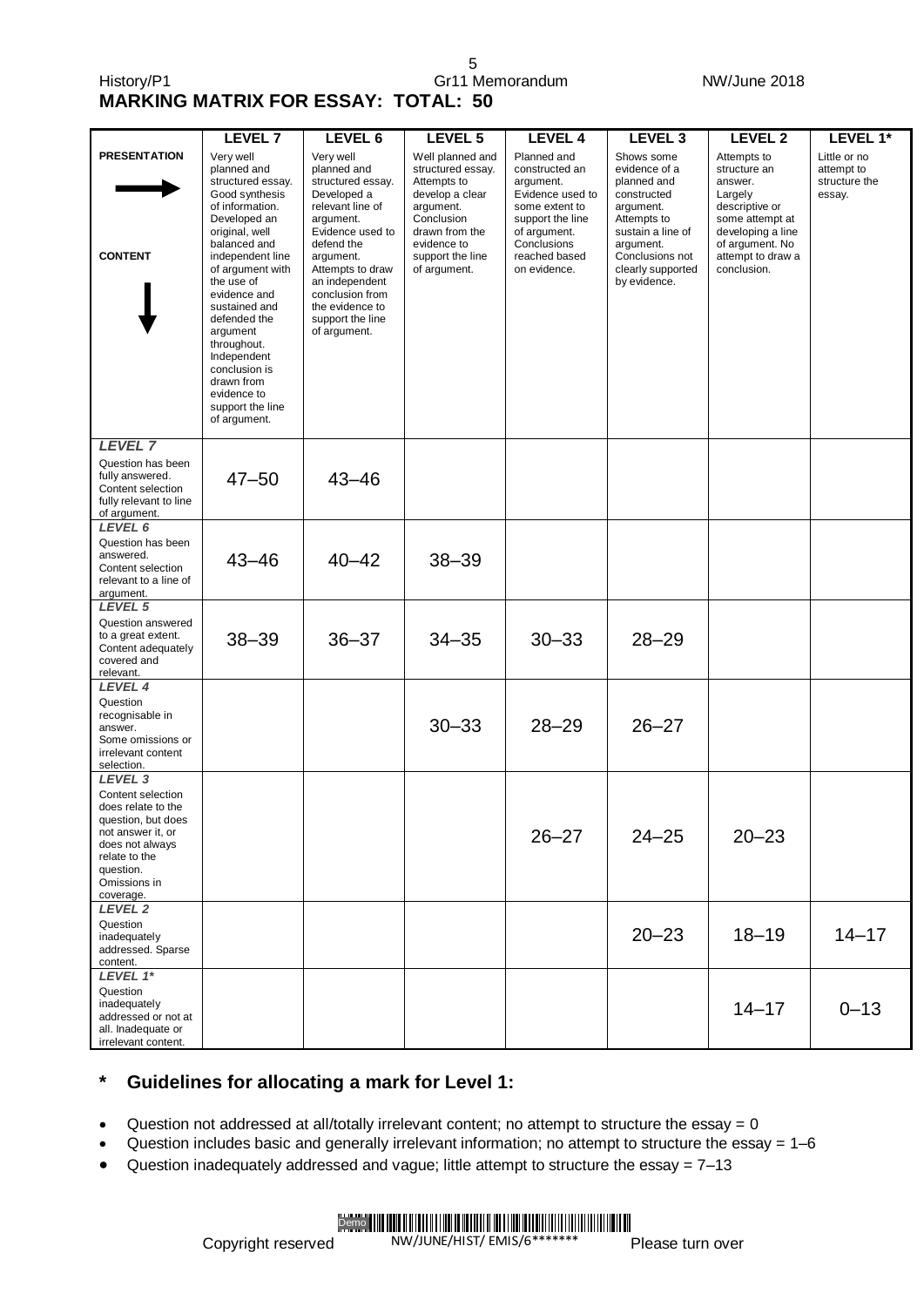### **QUESTION 1: HOW DID LENIN APPLIED MARXISM IN THE UNION OF SOVIET SOCIALIST REPUBLICS (USSR), FROM 1918 TO 1924?**

6

1.1

- 1.1.1 *[Extraction of evidence from Source 1A – L1]*
	- Building a socialist society
	- Nationalized agriculture
	- Abolished private ownership of land

(3x1) (3)

#### 1.1.2 *[Extraction of evidence from Source 1A – L1]*

- Metallurgic
- Paper
- Private trade

Banking  $(3)$ 

- 1.1.3 *[Explanation of historical term in Sources 1A – L2]*
	- The policy /strategy that allowed the means of production to be owned by the nation, controlled by the state and to end private ownership
	- Any other relevant response (1x2) (2)
- 1.1.4 *[Interpretation of evidence from Source 1A – L2]*
	- Peasants were free to work the land
	- Peasants were no longer owned by the landlords
	- They were offered universal and free education
	- Workers were allowed to work 48 hours per week
	- Workers were involved in the decision making through their workers' committees
	- Both were no longer paying tax, as it was abolished
	- Any other relevant response (1x2) (2)
- 1.1.5 *[Extraction of evidence from Source 1A – L1]*
	- The church was no longer recognized as a legal person
	- The church could own no property
	- The church was separated from the state
	- The teaching of religious doctrine in schools was prohibited)
	- Abolished private ownership of all land (against capitalism which promoted private ownership)
	- Private trade and banks were also nationalized (against capitalism) (4x1) (4)

#### 1.2

- 1.2.1 *[Extraction of evidence from Source 1B – L1*]
	- The suppression of capitalism (1x1) (1)
- 1.2.2 *[Explanation of historical term evidence from Source 1B – L2]*
	- It the purest form of Communism introduced to help the new Communist government to fight the civil war, feed the Red army and the industrial workers through forcibly food requisition and nationalisation of the economic sectors
	- Any other relevant response (1x2) (2)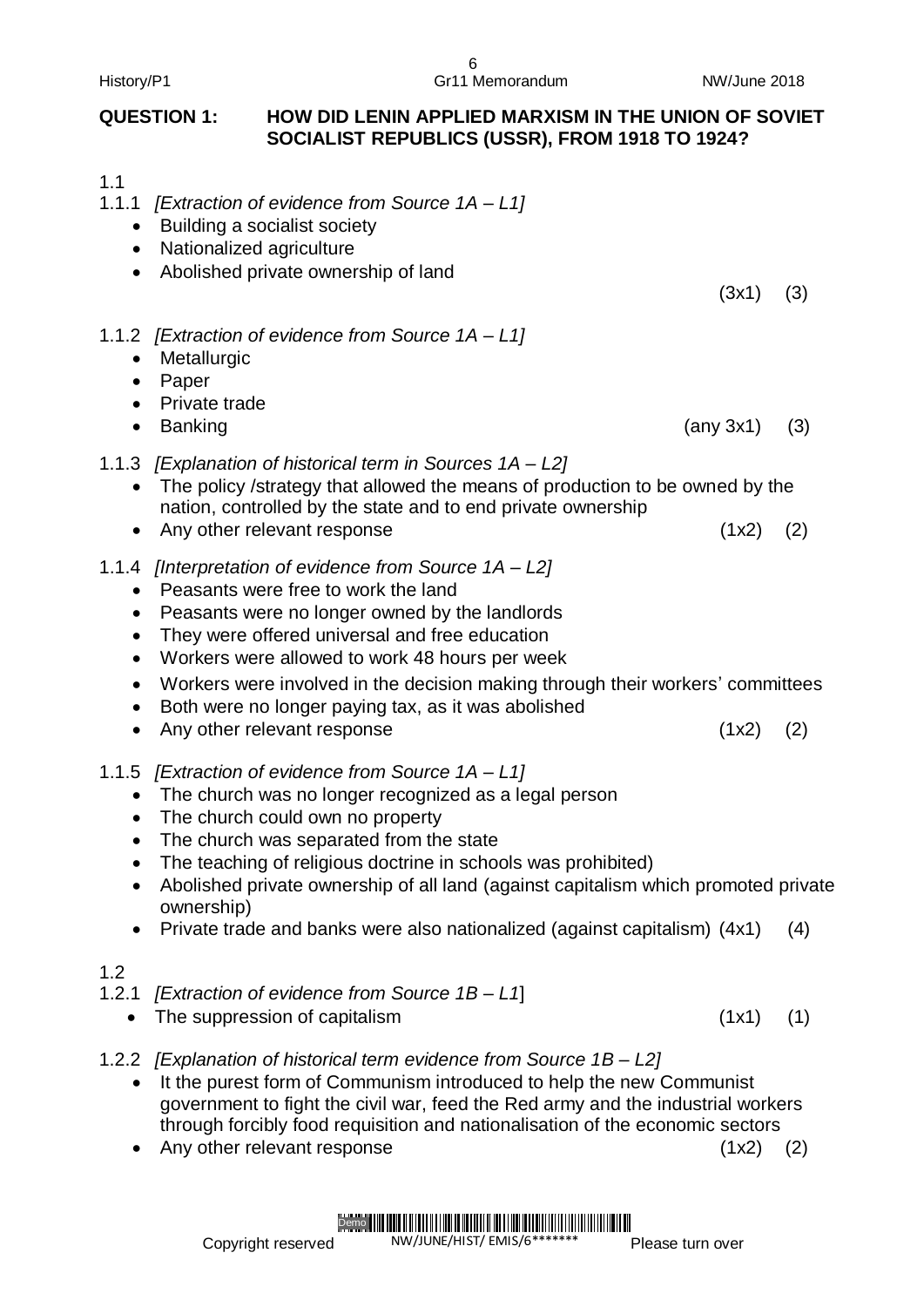History/P1 Gr11 Memorandum NW/June 2018

1.2.3 *[Explanation of evidence from Source 1B – L2]*

- To implement Communist reforms that they have promised their supporters
- To help the Communist government to fight and win the civil war
- To feed the Red Army
- To distribute food to the workers who were expected to produce the war machinery
- To stop the depopulation of the cites which was caused by food shortages
- Any other relevant response (2x2) (4)
- 1.2.4 *[Interpretation of evidence from Source1B to determine its usefulness– L3]* **The source is useful because:**
	- It provides information about the factors that influenced Lenin to introduce War Communism
	- It provides different historian interpretation of the reasons for the War Communism
	- It highlights some characteristics of War Communism-food requisition, nationalization
	- It provides evidence of Lenin's leadership style of pragmatism
	- It provides information about Lenin's confession about the weaknesses of War Communism
	- Any other relevant response (any 2x2) (4)

#### 1.3

- 1.3.1 *[Extraction of evidence from Source1C – L1*]
	- Thousands of peasants were rebelling against the seizing of their grain by the government.
	- Workers in many cities were engaging in strike activity
	- Massive flight of the population (workers) to the countryside (any 2x1) (2)
- 1.3.2 *[Explanation of evidence from Source1C – L1*]
	- War Communism implementation was very unpopular even the Kronstadt sailor who had been strong supporters of the revolution staged an open rebellion against Lenin's War Communism.
	- The Kronstadt sailor's rebellion had the potential of undermining the Red Army's war efforts and lead to the end of Lenin's communist government
	- It forced Lenin to suppress the rebellion and kill thousands of his loyal supporters
	- It forced Lenin to abandoned War Communism and introduce his New Economic Policy (NEP)
	- Any other relevant response (any 1x2) (2)
- 1.4 *[Analysis and comparison of evidence from Sources 1B and 1D – L3]*
	- The photo support the idea of famine mentioned in Source 1B as it depicts a starving Russian peasant family.
	- The photo shows a peasant family which is unable to cultivate thus reducing grain ' as mentioned in Source 1B
	- Any other relevant response (2x2) (2)

### 1.5

- 1.5.1 *[Extraction of evidence from Source 1E – L1]*
	- Grain tax
	- Peasant could sell surplus grain on open market
	- Peasant were allowed to make and keep profit from the sale of their grain
		- Land tenure restored and peasants were free to lease their land

#### Demo<sup>1</sup> NW/JUNE/HIST/ EMIS/6\*\*

Copyright reserved

Please turn over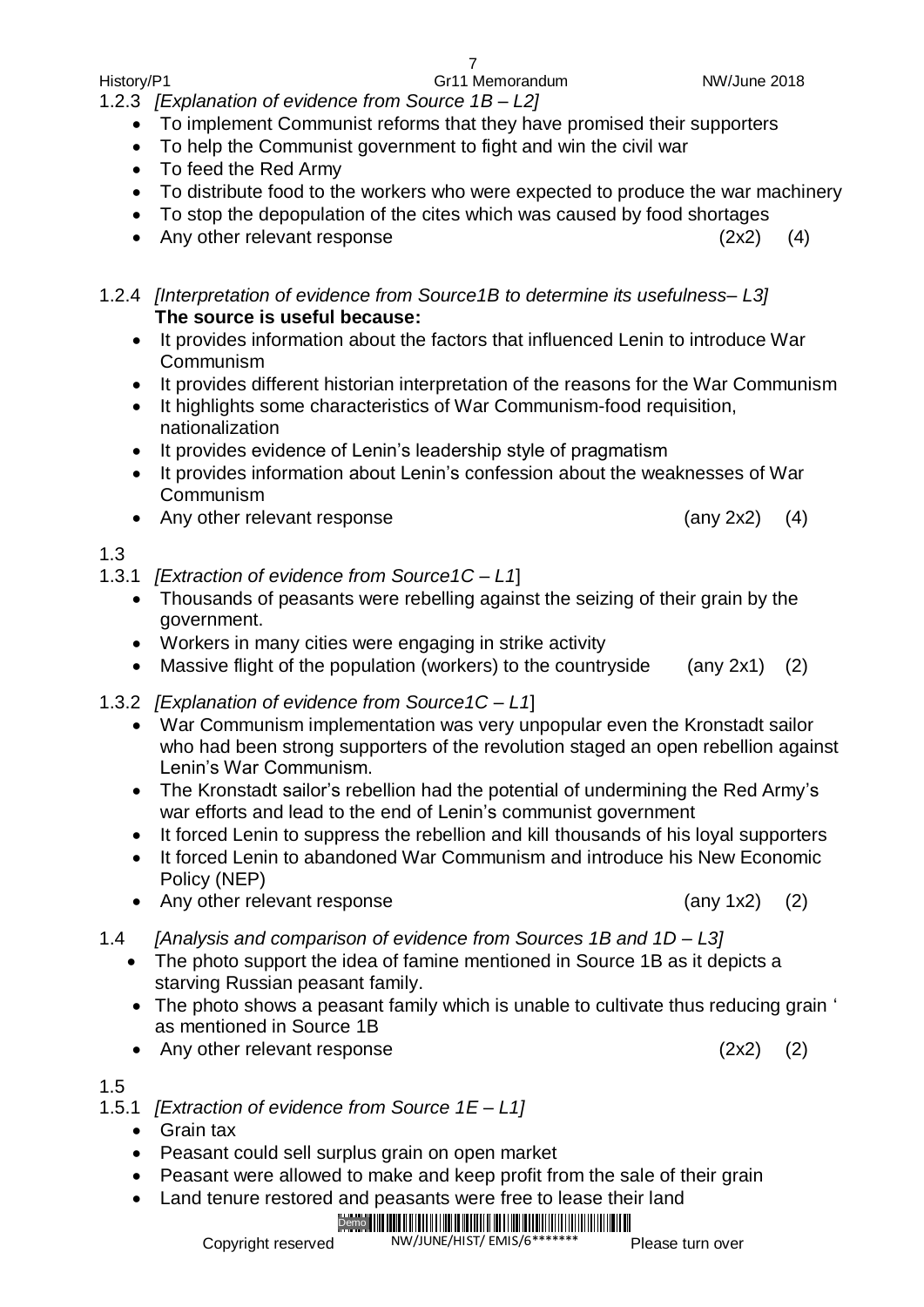Demo<sup>II</sup>

- Private trade became legal again
- Money was restored as a medium of exchange
- Russia returned to a free labour market with a wage economy (any 4x1) (4)
- 1.5.2 *[Interpretation of evidence from Source 1E – L2*]
	- There was discontent from the masses
	- Sailors/marine at Kronstadt naval based, who had supported the revolution, were revolting and mutinied against the Bolsheviks
	- Workers were striking against the Bolsheviks
	- Millions of peasants and their children were dying due to famine
	- The civil war had been won, the Bolsheviks had restored their rule
	- Any other relevant response (any 2x2) (4)
- 1.5.3 *[Interpretation of evidence from Source 1E –L2]*
	- The NEP was a temporal emergency measure that returned capitalist programmes (one step backwards), in order to save the Communist rule in USSR. But later it would be abandoned and pure communism would be reintroduced. Stalin through his 5 year plan was able to make the Soviet Union the powerful communist state (made 2 steps forward)
	- Any other relevant response (1x2) (2)
- 1.6 *[Interpretation, analysis and synthesis of evidence from relevant sources – L3]*

## **Candidates could include the following aspects in their response:**

- Lenin and his communist government initiated many reforms.
- They took land from the Tsar, the church, nobles and other landowners
- Redistributed it among the peasants, in order to reform the agricultural sector and reward peasants for their loyalty, during the revolution.
- Labour conditions were improved with the working hours limited to a maximum of 8 hours a day and 40 hours a week
- Under the new rule factories were placed under the control of elected
- established measures to restrict political opposition. All newspapers that were not state controlled were banned to minimise criticism of government policies

NW/JUNE/HIST/ EMIS/6\*\*

T IN THE IN THE INITIAL IN IN THE THE INTERNATIONAL TELEVISION OF THE THE T

- Any other relevant responses
- Introduction of War communism
- Famine
- Strike by industrial workers
- Rebellion by peasants
- Kronstadt sailor mutiny/ uprising
- New Economic Policy

## **Use the following rubric to allocate a mark:**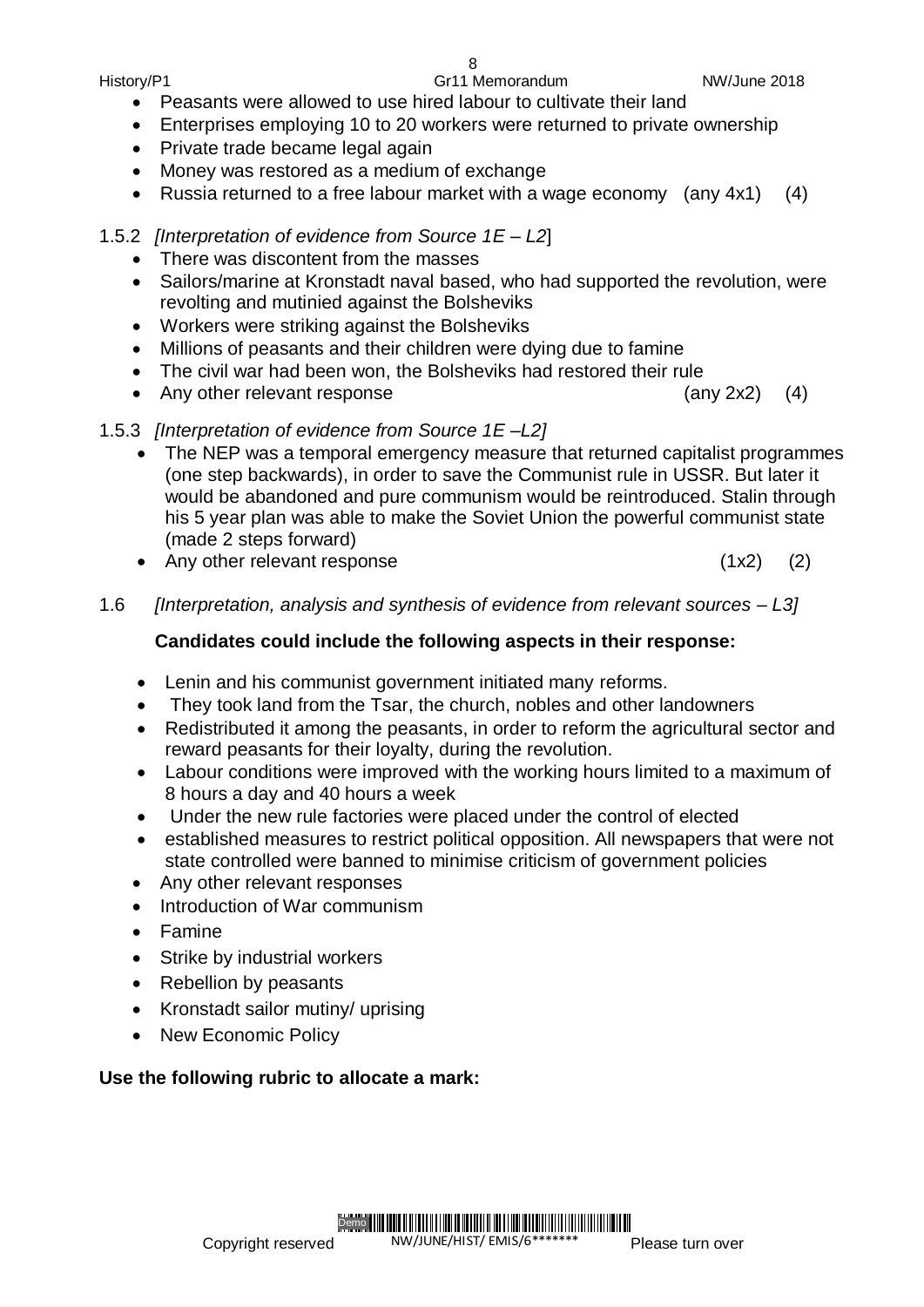| History/P1     | 9<br>Gr11 Memorandum                                                                                                                                                                                                                                                                                     | NW/June 2018            |
|----------------|----------------------------------------------------------------------------------------------------------------------------------------------------------------------------------------------------------------------------------------------------------------------------------------------------------|-------------------------|
| <b>LEVEL 1</b> | Uses evidence in an elementary manner e.g.<br>shows no or little understanding of how Lenin<br>applied (put into practice) Marxism in the Union of<br>Soviet Socialist Republics (USSR) from 1918 to<br>1924<br>Uses evidence partially or cannot write a paragraph                                      | <b>MARKS</b><br>$0 - 2$ |
| <b>LEVEL 2</b> | Evidence is mostly relevant and relates to a great<br>extent to the topic e.g. how Lenin applied (put into<br>practice) Marxism in the Union of Soviet Socialist<br>Republics (USSR) from 1918 to 1924<br>Uses evidence in a very basic manner to write a<br>paragraph                                   | <b>MARKS</b><br>$3-5$   |
| <b>LEVEL 3</b> | Uses relevant evidence e.g. demonstrate a<br>thorough understanding of how Lenin applied<br>(put into practice) Marxism in the Union of Soviet<br>Socialist Republics (USSR) from 1918 to 1924<br>Uses evidence very effective in an organized<br>paragraph that shows an understanding of the<br>topic. | <b>MARKS</b><br>$6 - 8$ |
|                |                                                                                                                                                                                                                                                                                                          | (8)                     |

 **[50]**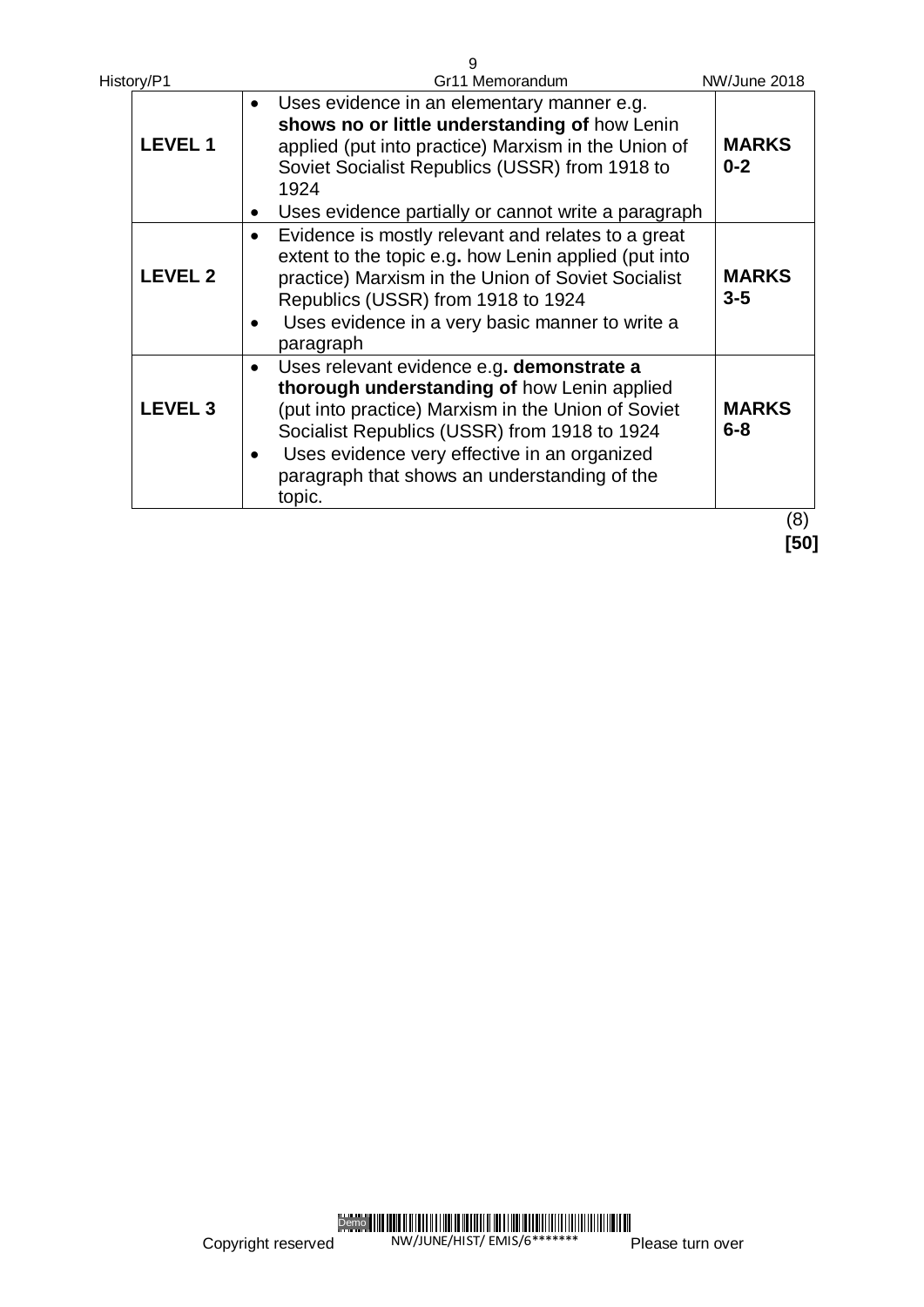#### History/P1 Gr11 Memorandum NW/June 2018 **QUESTION 2: HOW DID THE GREAT DEPRESSION EXPOSED THE CRISIS OF CAPITALISM IN THE UNITED STATES OF AMERICA, BETWEEN 1928 AND 1933?**

2.1

- 2.1.1 *[Extraction of evidence from Source 2A – L1]*
	- Electricity
	- Radios
	- Cars
	- Telephones (any 2x1) (2)
- 2.1.2 [*Explanation of historical term from Source 2A – L1]*
	- A term used to describe the development of mass production in the manufacturing and telecommunication sector that cause unprecedented economic boom and social change in the USA during the 1920s
	- Any other relevant response. (1x2) (2)
		-
- 2.1.3 *[Extraction [of evidence in Source 2A – L1]* Americans found themselves with ever-increasing amounts of dollars to spend which was invested in the stock market and deposited into banks.  $(1x2)$   $(2)$
- 2.1.4 *[Explanation of evidence in Source 2A –L1]*
	- At that time, banks lent money to investors to buy stock.
	- Nearly \$4.00 out of every \$10.00 that was borrowed from the banks was used to buy stock (shares).
	- Margin requirements were as low as 10% during the 1920's. Banks were allowed to speculate and buy stocks for themselves. Because the capital requirements to start new banks were low (1x3) (3)

#### 2.2

- 2.2.1 *[Explanation of concepts from Source 2B – L1]*
	- The closure of the stock exchange in Wall Street, NY, and the stoppage of selling and buying of shares after the drastic drop in the prices of share caused by speculation and closure of many banks
	- Any other relevant response (1x2) (2)
- 2.2.2 *[Extraction of evidence from Source 2B – L1]*
	- very unhealthy corporate (business) and banking structures,
	- an unsound foreign trade.
	- economic misinformation
	- and the "bad distribution of income", (the highest 5% of the population, received one third of all personal income)
	- Driving by one motive of corporate profit
	- Blind to human needs (any 4x1) (4)
- 2.2.3 *[Explanation of evidence from Source 2B –L2]*
	- Marked the beginning of the great depression
	- Exposed the weakness of the capitalist system

#### Demo || ||| <u>. 1988 - 1988 - 1988 - 1988 - 1988 - 1988 - 1988 - 1988 - 1988 - 1988 - 1988 - 1988 - 1988 - 1988 - 1988 - 19</u> NW/JUNE/HIST/ EMIS/6\*\*

Copyright reserved

Please turn over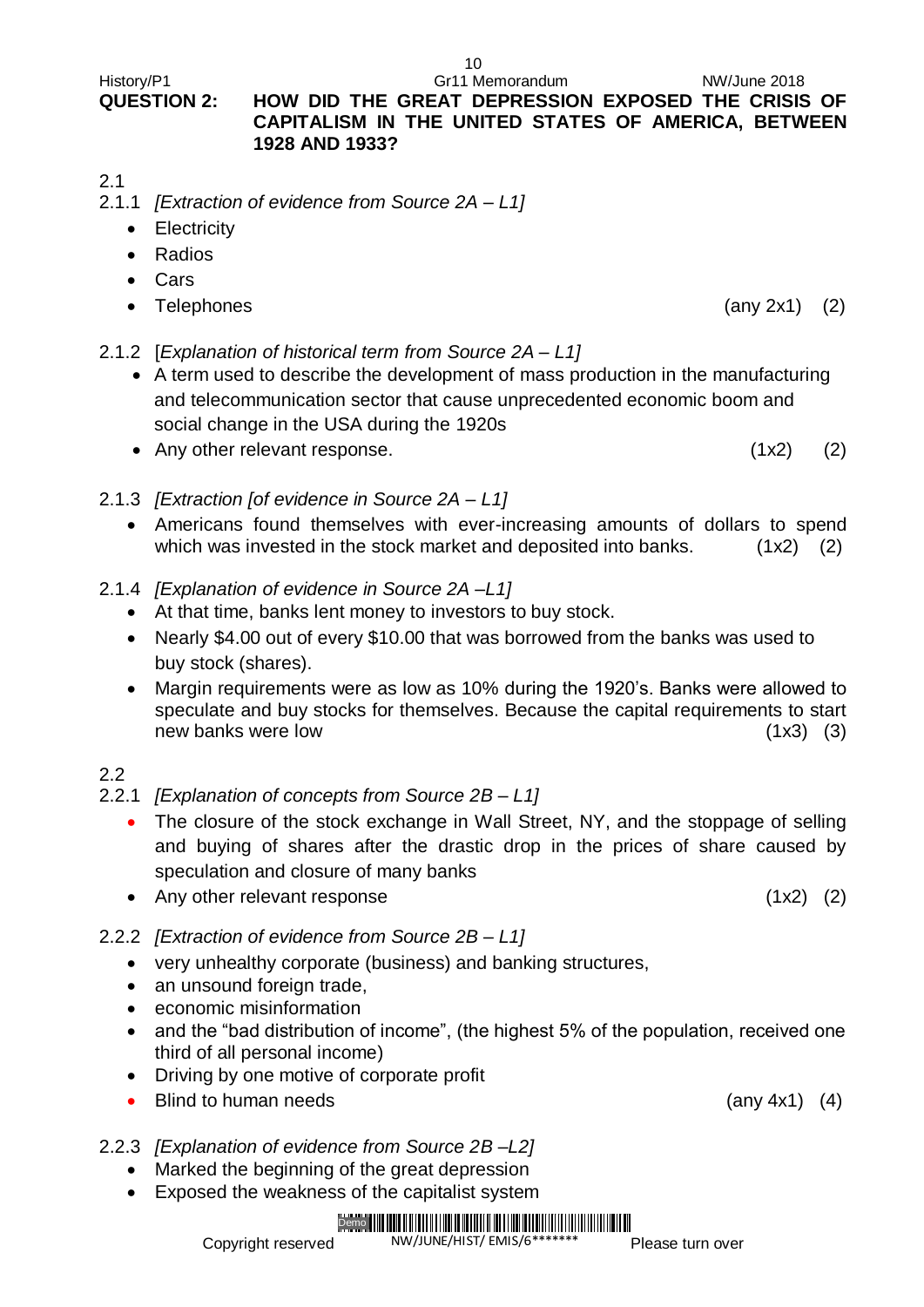| History/P1                                                                               |                                                                                                                                                                                                                                                                                                                                                                                                                                                                                                                                            | Gr11 Memorandum | NW/June 2018        |     |
|------------------------------------------------------------------------------------------|--------------------------------------------------------------------------------------------------------------------------------------------------------------------------------------------------------------------------------------------------------------------------------------------------------------------------------------------------------------------------------------------------------------------------------------------------------------------------------------------------------------------------------------------|-----------------|---------------------|-----|
| $\bullet$<br>$\bullet$                                                                   | Banks and businesses closed down<br>Companies retrenched /laid off thousands of workers<br>Any other relevant response                                                                                                                                                                                                                                                                                                                                                                                                                     |                 | $(\text{any } 2x2)$ | (4) |
| 2.2.4<br>$\bullet$<br>$\bullet$<br>٠<br>٠<br>٠<br>$\bullet$                              | [Explanation of evidence from Source 2B-L2]<br>They were laid off/retrenched<br>Their wages were cut again and again<br>Lost their investments in the stock exchanges,<br>Became poverty stricken.<br>Some could not pay their mortgages and rent they eventually became homeless<br>Had to depended on state and charity for survival e.g. soup kitchen scheme<br>Any other relevant response                                                                                                                                             |                 | (2x2)               | (4) |
| 2.2.5<br>$\bullet$<br>$\bullet$<br>$\bullet$<br>٠<br>$\bullet$<br>$\bullet$<br>$\bullet$ | [Interpretation of evidence from Source 2B to determine its usefulness- L3]<br>It is a critique of the American economic system - capitalism<br>It's a socialist interpretation of the causes and effects of the stock exchange crash<br>It traces the origins of the Great Depression<br>It provides information about the causes of the Great Depression<br>It provides information about the effects on the Great Depression on the workers<br>It links the Great Depression with the stock market crash<br>Any other relevant response |                 | (2x2)               | (4) |
| 2.3<br>2.3.1<br>$\bullet$<br>$\bullet$<br>$\bullet$                                      | [Explanation of evidence from Source 2C-L2]<br>There are contradictions between what the government was saying and the reality<br>of the American people.<br>Car were mass produced and were bought on credit by those who were employed<br>Association of world's highest standard with whites<br>Many African American were still poor<br>Many depended on relief from the government<br>Any other relevant response                                                                                                                     |                 | (1x2)               | (2) |
| 2.4<br>$\bullet$                                                                         | [Analysis and comparison of evidence from Sources 2B and 2C - L3]<br>The photo shows the government's billboard promoting capitalism while Source 2B<br>refers to American government policies of capitalism                                                                                                                                                                                                                                                                                                                               |                 |                     |     |

- The photo shows unemployed black workers on line for soup kitchen scheme against the backdrop of a billboard depicting a happy white family in a car and the Source 2B mentions that capitalism was blind to human needs workers were laid off
- The photo shows people queuing for relief from the government, which could be associated with the recession mentioned in Source 2B
- Any other relevant response (2x2) (4)

2.5

- 2.5.1 *[Extracation of evidence from Source 2D – L1]*
	- Assure the American public that the crisis would run its course,
	- Tried to support failing banks and other institutions with government loans
	- Did not directly intervene in the economy (3x1) (3)

#### Demo **HAHHHHHHHHHHHHHHHH** NW/JUNE/HIST/ EMIS/6\*\*

Please turn over

11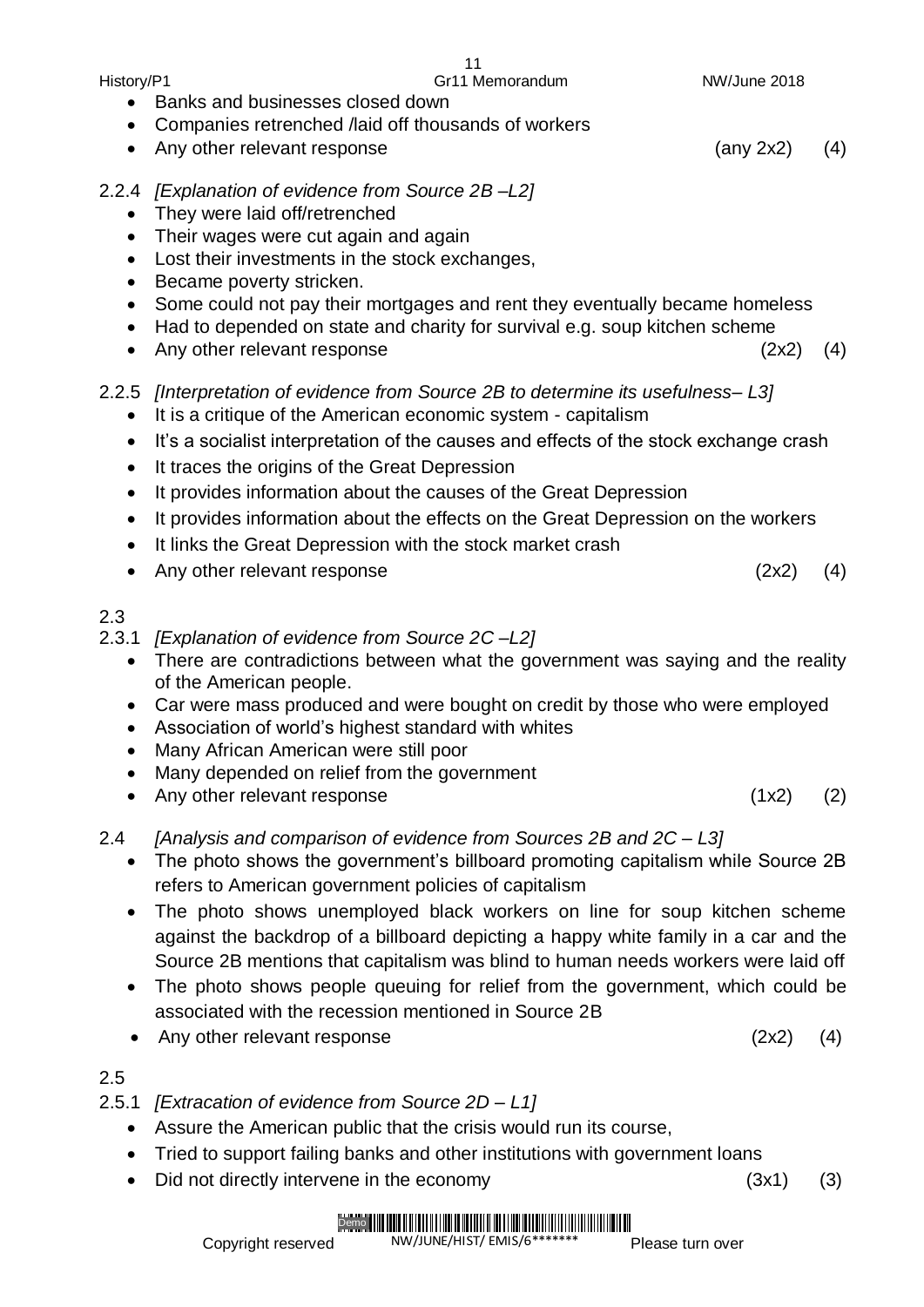2.5.2 *[Interpretation of evidence from Source 2D – L1]*

• Nonintervention/ interference by a government in the economy is an important characteristic of capitalism

12

- One objective motive of capitalism is business profit, thus by providing government loans to banks and other big institutions, demonstrated Hoover's commitment to capitalism
- Hoover believed that the government did not have the responsibility to create jobs or provide relief for its citizens
- Any other relevant response (any 1x2) (2)
- 2.5.3 *[Interpretation and analysis of evidence from Source 2D – L2]*
	- Hoover's 'reaction was not successful because the banks and business that received government loans were not able to help the poor
	- More businesses continued to close down
	- Unemployment increased
	- Informal settlements, called Hooverville mushroomed in many cities
	- Many farmers were ruined by the banks and left their rural homes for the cities
	- Hoover's Republican Party lost the 1932 election to the Democrat F D Roosevelt
	- Any other relevant response (2x2) (4)

#### 2.6 *[Interpretation, analysis and synthesis of evidence from the sources – L3]* **Candidates could include the following aspects in their response:**

- Roaring 1920s
- Mass production and consumption cars radio
- Advertisement
- Buying on credit and margin
- Crisis of capitalism
- Collapse of the stock exchange
- Hoover and Government's noninterference in the economy and laissez faire policies administration
- Government loans to the baking and big business
- Class contradictions and racial differentiations
- Closure of banks and business
- Unemployment and poverty
- Defeat of Hoover and the Republican party
- FD Roosevelt and the New Deal
- Any other relevant response

### **Use the following rubric to allocate a mark:**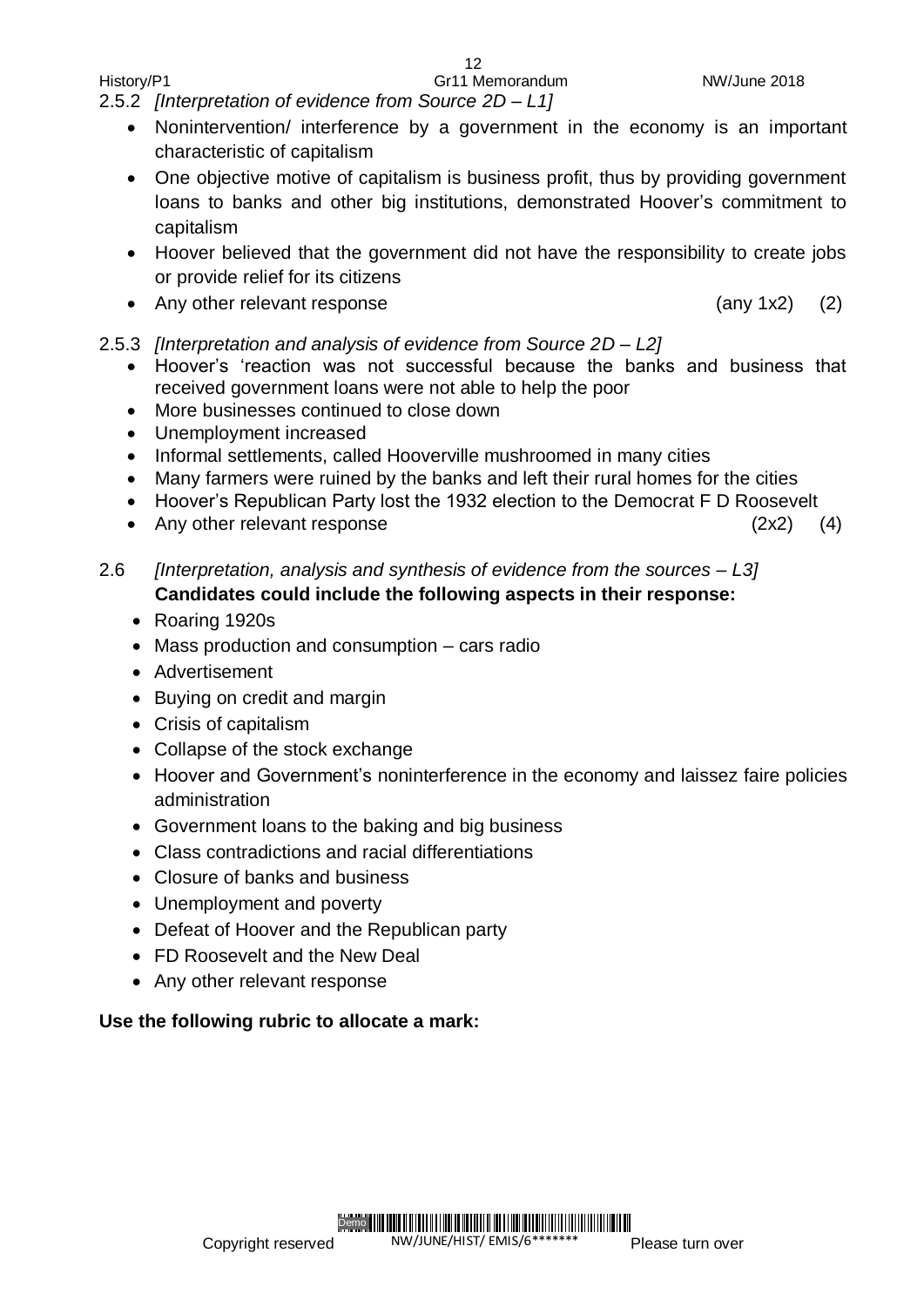| History/P1     | 13<br>Gr11 Memorandum                                                                                                                                                                                                                                                                                   | NW/June 2018            |
|----------------|---------------------------------------------------------------------------------------------------------------------------------------------------------------------------------------------------------------------------------------------------------------------------------------------------------|-------------------------|
| <b>LEVEL 1</b> | Uses evidence in an elementary manner or shows no<br>or little understanding e.g. how the Great Depression<br>exposed the crisis of capitalism in the United States of<br>America from 1928 to 1933<br>Uses evidence partially or cannot write a paragraph                                              | <b>MARKS</b><br>$0 - 2$ |
| <b>LEVEL 2</b> | Evidence is mostly relevant and relates to a great<br>extent to the topic e.g. shows some understanding<br>of how the Great Depression exposed the crisis of<br>capitalism in the United States of America from 1928<br>to 1933 Uses evidence in a very basic manner to write<br>a paragraph            | <b>MARKS</b><br>$3 - 5$ |
| <b>LEVEL 3</b> | Uses relevant evidence e.g. shows a thorough<br>$\bullet$<br>understanding of how the Great Depression exposed<br>the crisis of capitalism in the United States of America<br>from 1928 to 1933.<br>Uses evidence very effective in an organized<br>paragraph that shows an understanding of the topic. | <b>MARKS</b><br>$6 - 8$ |
|                |                                                                                                                                                                                                                                                                                                         | (8)                     |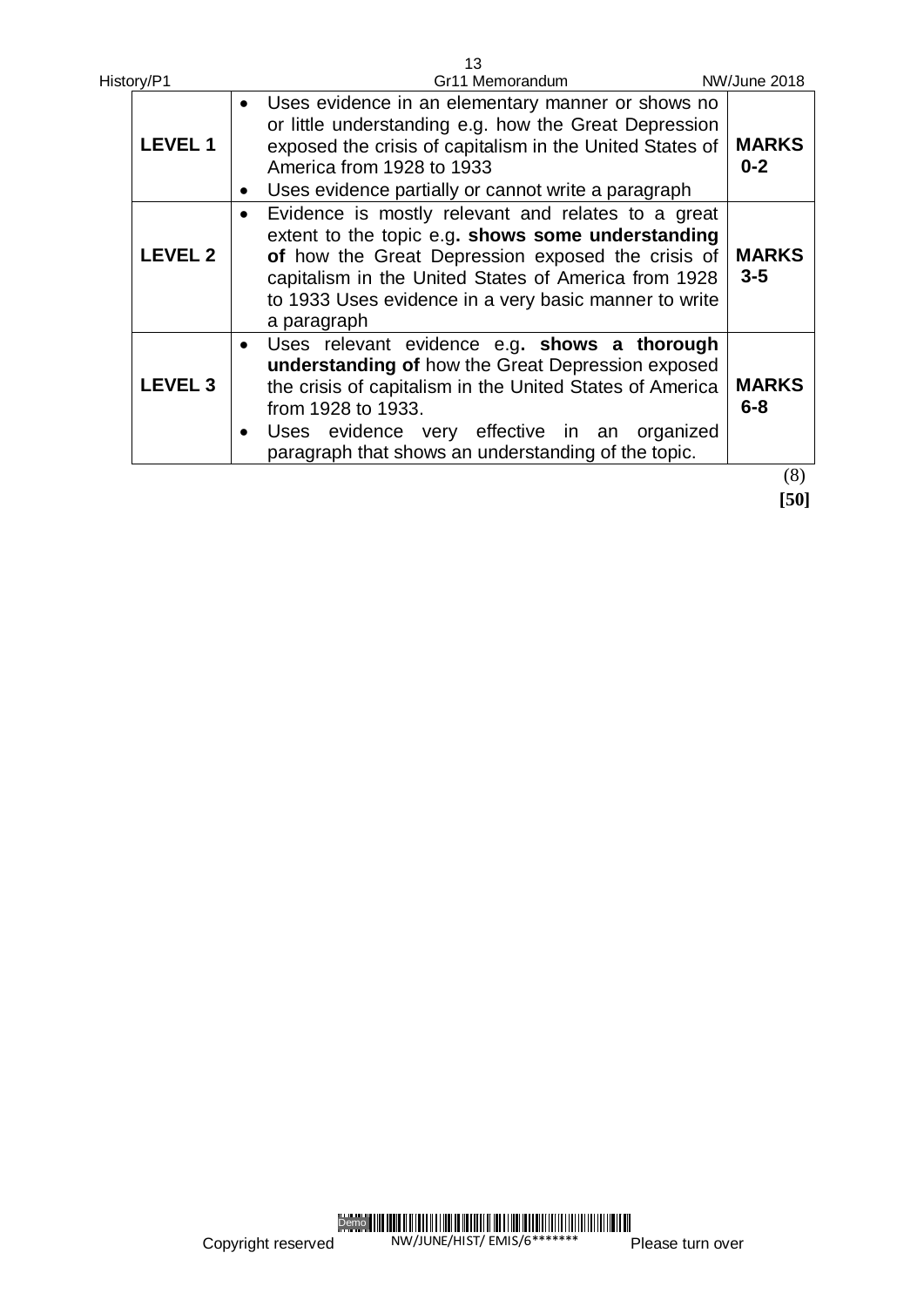14

#### History/P1 Gr11 Memorandum NW/June 2018 **QUESTION 3: HOW DID THE IDEAS OF RACE AND EUGENICS INFLUENCED THE CREATION OF THE "STOLEN GENERATION" IN AUSTRALIA?**

- 3.1
- *3.1.1 [Extraction of information in Source 3A – L1]*
	- Massacres/death by violent force of arms
	- Death from infectious diseases (Chickenpox, smallpox, influenza) (2x1) (2)
- 3.1.2 *[Extraction of evidence from Source 3A – L1]*
	- European settlers treated the Aboriginal Australians as "subhuman", "primitive" and "inferior race"
	- Many Aborigines were treated like experimental animals
	- The Aborigines Protection Act of 1909 established camps to provide a place for "the doomed race to die off" as the Aborigines would "inevitably become extinct"

 $(3x1)$   $(3)$ 

- 3.1.3 *[Explanation of evidence from Source 3A –L2]*
	- Many Aboriginal Australians were killed
	- Many Aboriginal Australians died from infectious disease
	- Many Aboriginal Australians died in the camps due to ill-treatment
	- Thousands of Aboriginal Australian children were stolen from their parents
	- The assimilation of the mixed-race Aboriginal Australian children into the European culture
	- Any other relevant response (2x2) (4)
- 3.1.4 *[Interpretation of evidence from Source 3A –L2*]
	- Social Darwinism's theories of" pure superior race" are evident in the European settler's treatment of the Aboriginal Australians as subhuman and inferior race
	- Eugenics' pseudo-science to control and manipulate human spices is evident in the settler policy that allowed many Aboriginal Australians to be treated like experimental animals and subject them to scientific investigation into brain capacity
	- Any other relevant response (2x2) (4)

## 3.2

- 3.2.1 [*Explanation of historical concepts – L1]*
	- The thousands of mixed race Aboriginal Australian children who were taken away from their parents to be assimilated into the white culture
	- Any other relevant response (1x2) (2)
- *3.2.2 [Extraction of evidence from Source 3B – L1]*
	- Church
	- Schools
	- Orphanages and children homes (3x1) (3)
- 3.2.3 *[Explanation of evidence from Source 3B – L1]*
	- Removing them from their families
	- Took them to missions, orphanages, state institutions
	- Forbidding them to speaking their languages or practice their ceremonies
	- Converting them to Christianity
	- Promotion of miscegenation among in the stolen generation

#### Demo || ||| í Halla í Dalmar hefuð launa í halla hefuð í halla í halla í halla í halla NW/JUNE/HIST/ EMIS/6\*\*

Please turn over

- 
- 
- 
-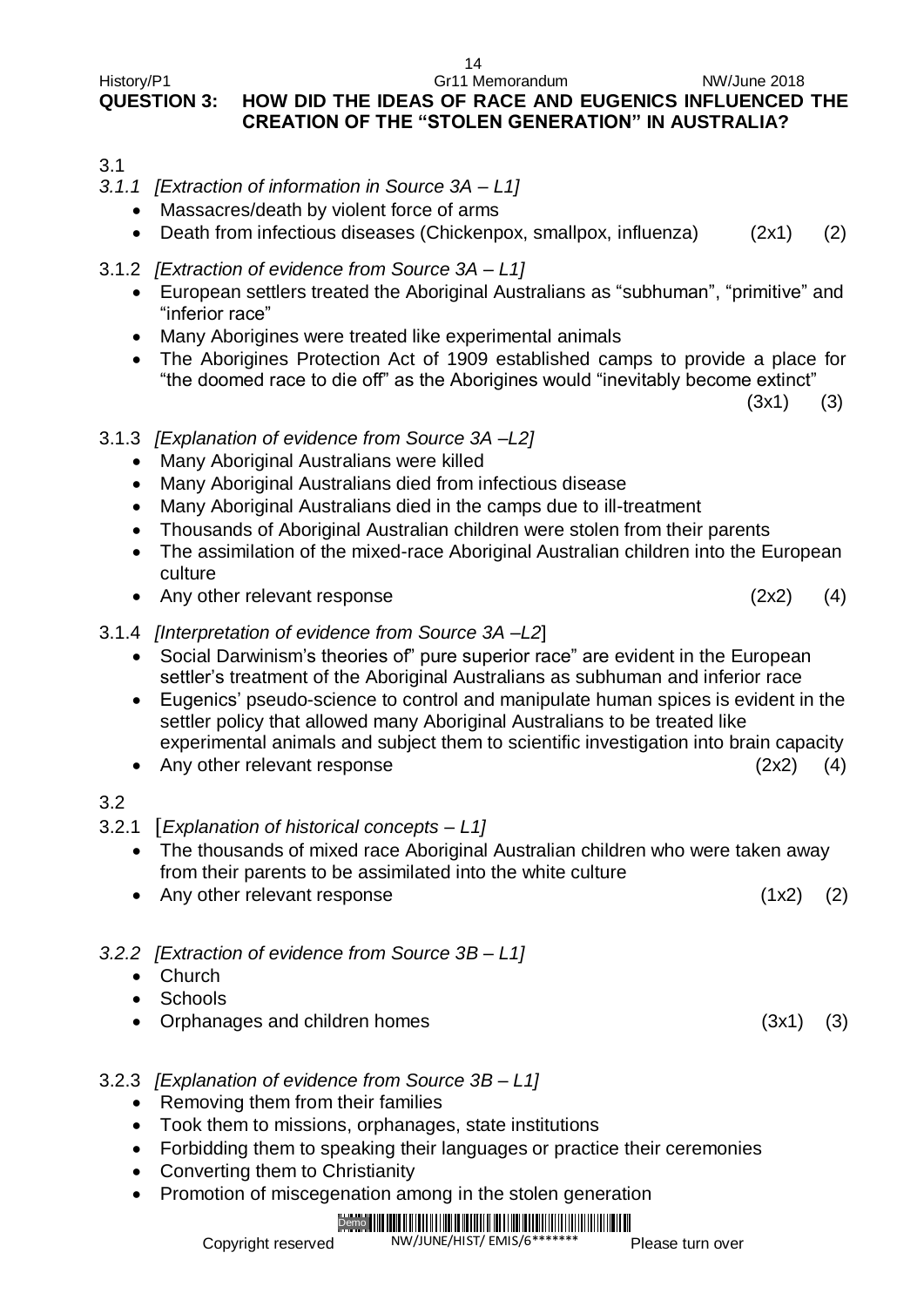• Any other relevant response (2x2) (4)

#### 3.2.4 *[Interpretation of evidence from Source 3B – L2]*

#### **To great extent**

- From 1788 to 1970 the white Australian killed millions of Aboriginal Australians
- They stole and assimilated many Aboriginal Children
- Promoted miscegenation among the mixed race Australians and whites
- Any other relevant response

#### **To a less extent**

- Many Aboriginal Australians welcome the" different better" European culture
- Some voluntarily converted to Christianity
- The native Aboriginal culture is still surviving in Australia (1x2) (2)

#### 3.3

#### *3.3.1 [Interpretation of evidence from Source 3C –L2]*

- Aboriginal Australian children are forcibly abducted/kidnapped
- There were state agencies –NSW Aboriginal Welfare board which were involved in the kidnapping
- The abduction of Aboriginal Australian children was official and socially accepted among European settlers
- The aboriginal Australian children were against abduction
- The abducted children were going to be assimilated into white culture
- Any other relevant response (2x2) (4)
- 3.3.2 *[interpretation of evidence from Source 3C – L2]*
	- They seem not to care about the feelings of the child
	- The man is more is more concern about what is going to happen to the child not about the feeling s of the child
	- The woman feels satisfied and happy about the mission accomplished
	- Any other relevant response (1x2) (2)
- *3.4 1 [Interpretation to determine the usefulness of Source 3D – L3]*
	- It provides pictorial evidence of the stolen generation
	- It shows the mixed race Aboriginal Australian children in an orphanage
	- It shows that the church and government was involved in the stolen generation
	- It shows that the it was the policy of the Australian government to assimilate the mixed race Aboriginal children
	- Any other relevant response (2x2) (4)

 $\bullet$ 

3.5. *[Interpretation and evaluation of evidence from Source 3 B and 3C – L3*]

- The photo shows mixed race Aboriginal Australian children in an orphanage while Source 3B mention "half caste" Aboriginal children were taken away from their families"
- The photo shows a church leader inspecting the children in the orphanage and tSource3B mention the involvement of the church in the stolen generation

• Any other relevant response (2x2) (4)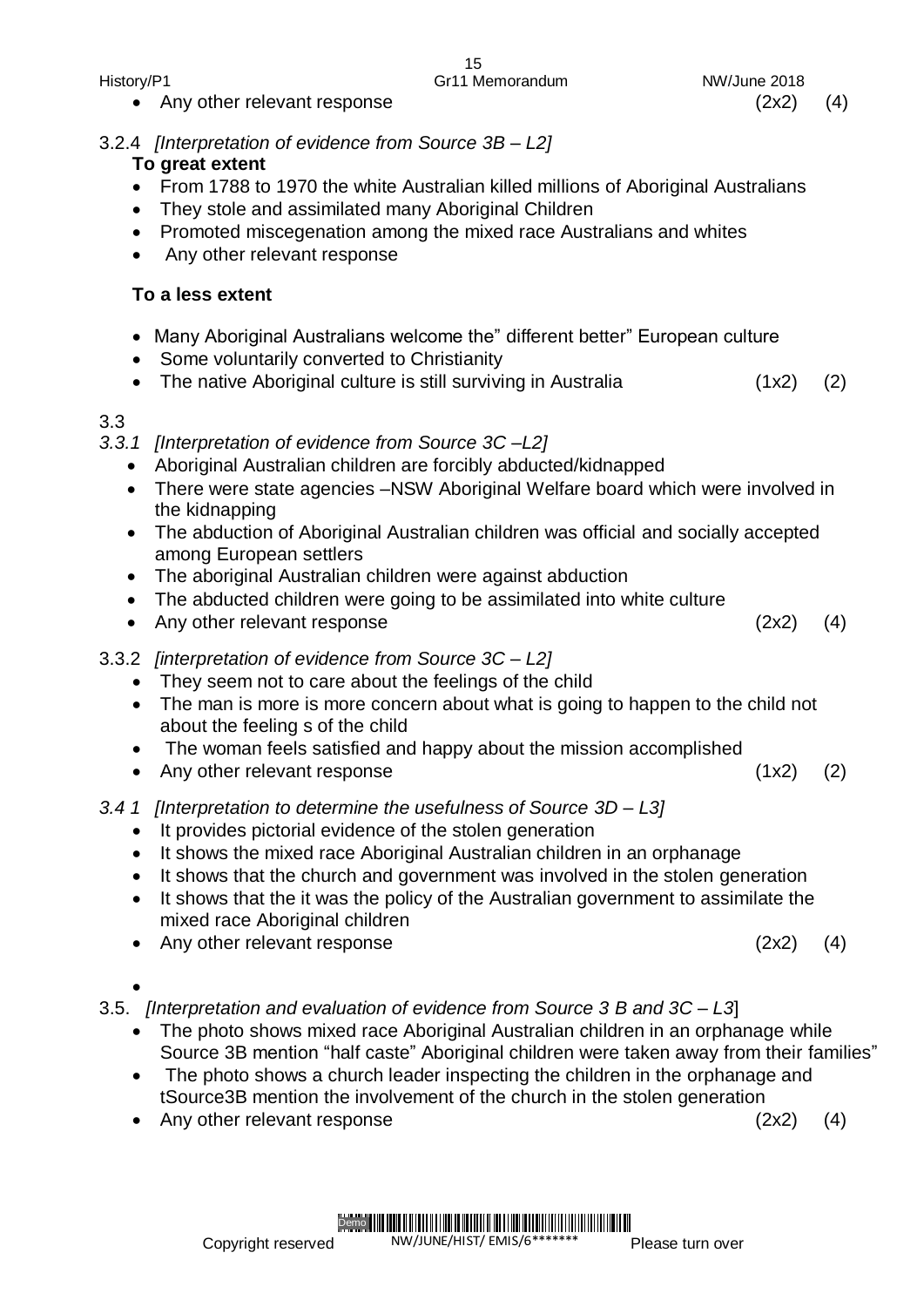16

History/P1 Gr11 Memorandum Gr11 Memorandum NW/June 2018 3.6 [*Interpretation, analysis and synthesis of evidence from relevant sources – L3*]

- Social Darwinism, Eugenics
- British colonial policies in Australia
- Massacre of the Aboriginal Australians
- European imported diseases
- Pseudo-scientific studies
- Racial identity and stereotypes among the Euro Australians
- Abduction of Aboriginal Australian children
- Assimilation policy
- The causes of the 'Stolen Generation"
- The course and consequences of the "Stolen Generations"
- The role of Christianity and the church in the "stolen generations"
- Any other relevant responses

#### **Use the following rubric to allocate a mark:**

| <b>LEVEL1</b>  |           | Uses evidence in an elementary manner, shows no or<br>little understanding e.g. how the ideas of race and<br>Eugenics in Australia influenced the creation of<br>the "Stolen Generation"<br>Uses evidence partially or cannot write a paragraph                                  | <b>MARKS</b><br>$0 - 2$ |
|----------------|-----------|----------------------------------------------------------------------------------------------------------------------------------------------------------------------------------------------------------------------------------------------------------------------------------|-------------------------|
| <b>LEVEL 2</b> |           | Evidence is mostly relevant and relates to a great<br>extent to the topic e.g. how the ideas of race and<br>Eugenics in Australia influenced the creation of<br>the "Stolen Generation"<br>Uses evidence in a very basic manner to write a<br>paragraph                          | <b>MARKS</b><br>$3 - 5$ |
| <b>LEVEL 3</b> | $\bullet$ | Uses relevant evidence e.g. shows a thorough<br>understanding of how the ideas of race and<br>Eugenics in Australia influenced the creation of<br>the "Stolen Generation"<br>Uses evidence very effective in an organised<br>paragraph that shows an understanding of the topic. | <b>MARKS</b><br>$6 - 8$ |
|                |           |                                                                                                                                                                                                                                                                                  | 8)                      |

NW/JUNE/HIST/ EMIS/6\*\*\*

**IF IN THE REAL PROPERTY IN THE REAL PROPERTY AND REAL PROPERTY AND A REAL PROPERTY AND REAL PROPERTY** 

**[50]**

Copyright reserved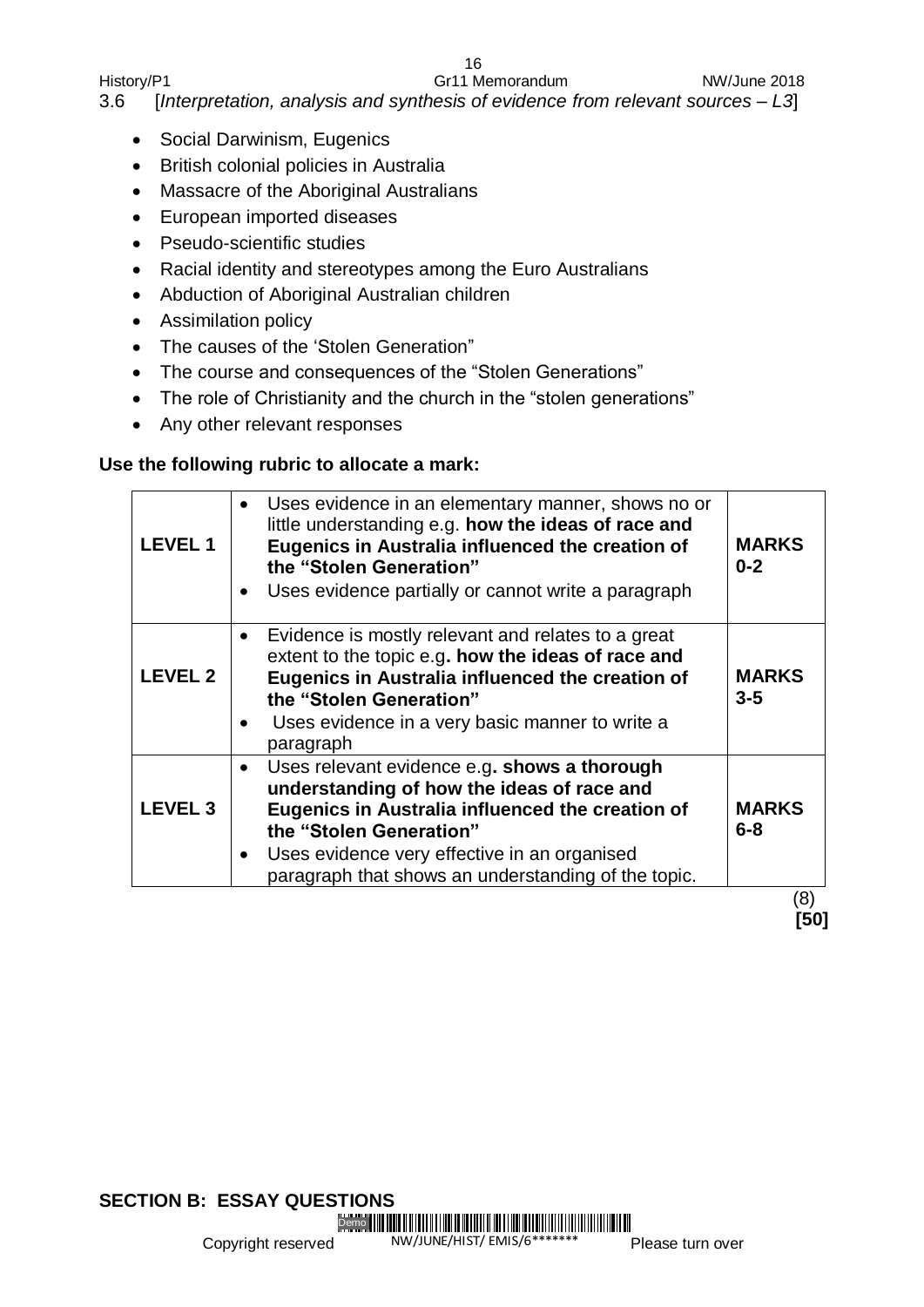#### **QUESTION 4: COMMUNIM IN RUSSIA 1900 T0 1940**: **STALIN'S INTERPRETATION OF MARXISM**

*[Plan and construct an original argument based on relevant evidence using analytical and Interpretative skills*]

#### **SYNOPSIS**

In writing this essay, candidates should be able to take a line of argument and critically discuss how Stalin, through the series of Five Year plans changed the economy of the Soviet Union and made it a superpower.

#### MAIN ASPECTS

Candidates should include the following aspects in their response: Introduction: Candidates should contextualize the question and establish a clear line of argument

#### ELABORATION

- $\bullet$  Lenin's death
- Abandonment of NEP
- Aims of the 5Year plans
- Gosplan
- Collectivisation of agriculture
- Elimination of the Kulaks
- Modernization of farming
- Grain requisition
- Rapid industralisation
- Development of heavy industries
- Improvement of transport and communication net works
- Exploitation of newly discovered mineral wealth
- Rapid urbanisation
- Electrification
- Force labour
- Police state and party purges
- Any other relevant response

Conclusion: Candidates should round up their argument with a relevant and contextualized conclusion **[50]**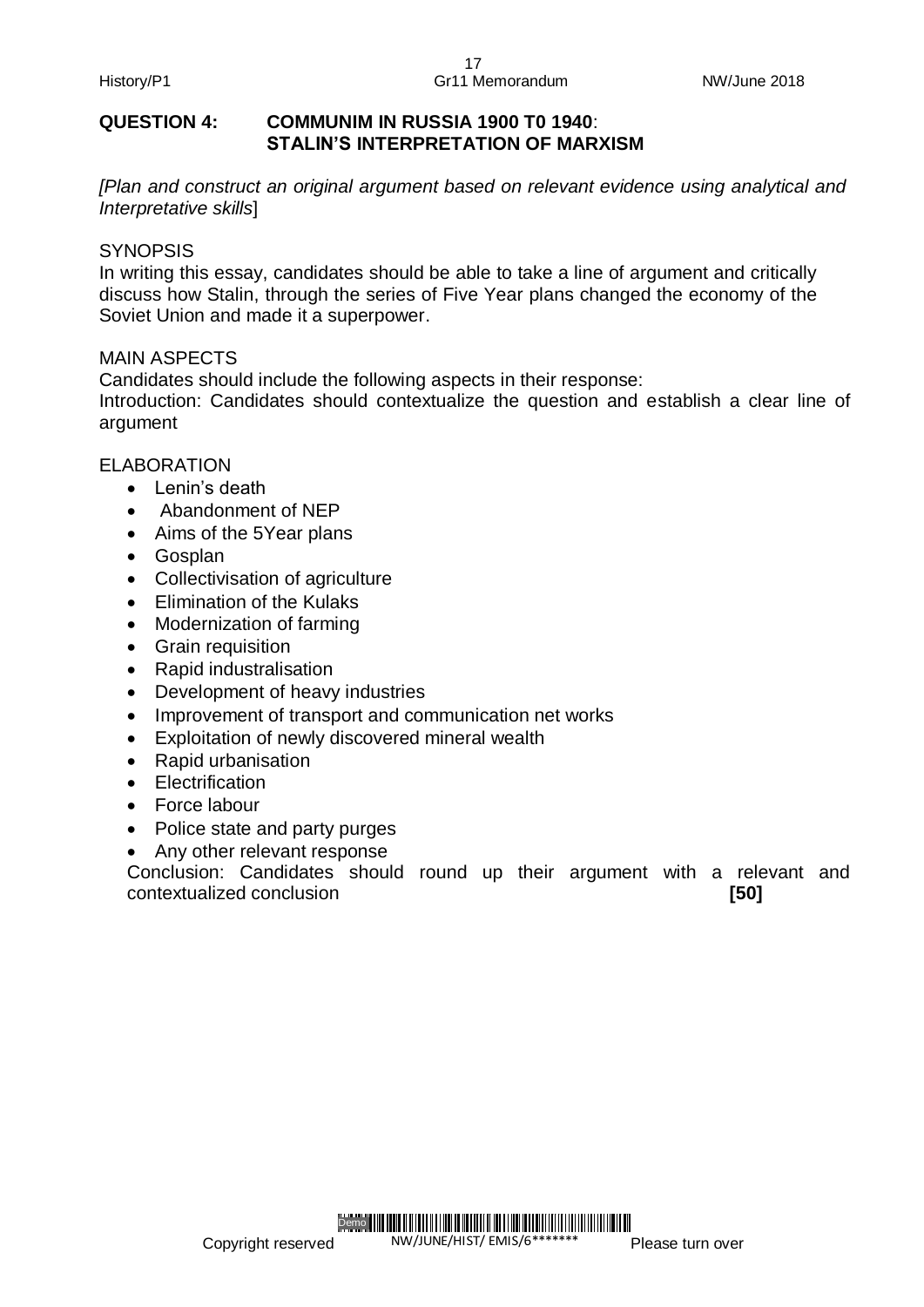#### History/P1 **Gr11 Memorandum** Gr11 Memorandum **QUESTION 5: CAPITALISM IN THE USA1900 TO 1940: ROOSEVELT'S NEW DEAL**

*[Plan and construct an original argument based on relevant evidence using analytical and interpretative and skills*]

18

#### **SYNOPSIS**

In writing this, candidates should be able to critically discuss how FD Roosevelt used his New deal to bring relief to the unemployed and the poor Americans and reform American economic system and recover the confidence in the American business.

#### MAIN ASPECTS

Candidates should include the following aspects in their response:

• Introduction: Candidates should take a stance and develop a coherent line of argument.

#### ELABORATION

- The great depression unemployment, poverty homelessness
- FD Roosevelt's promises and election
- Roosevelt's hundred days and fireside chats.
- Banking holiday
- Emergency Banking Act
- Federal Emergency Relief Administration
- Civilian Conservation Corps
- Agricultural Adjustment Administration
- Public Works Administration
- Tennessee valley Authority
- National Industrial Recovery Administration
- The Works Programme Administration
- Opposition to the new deal
- Evaluation of the New Deal
- Any other relevant response
- Conclusion: Candidates should tie their argument with a relevant conclusion

**[50]**